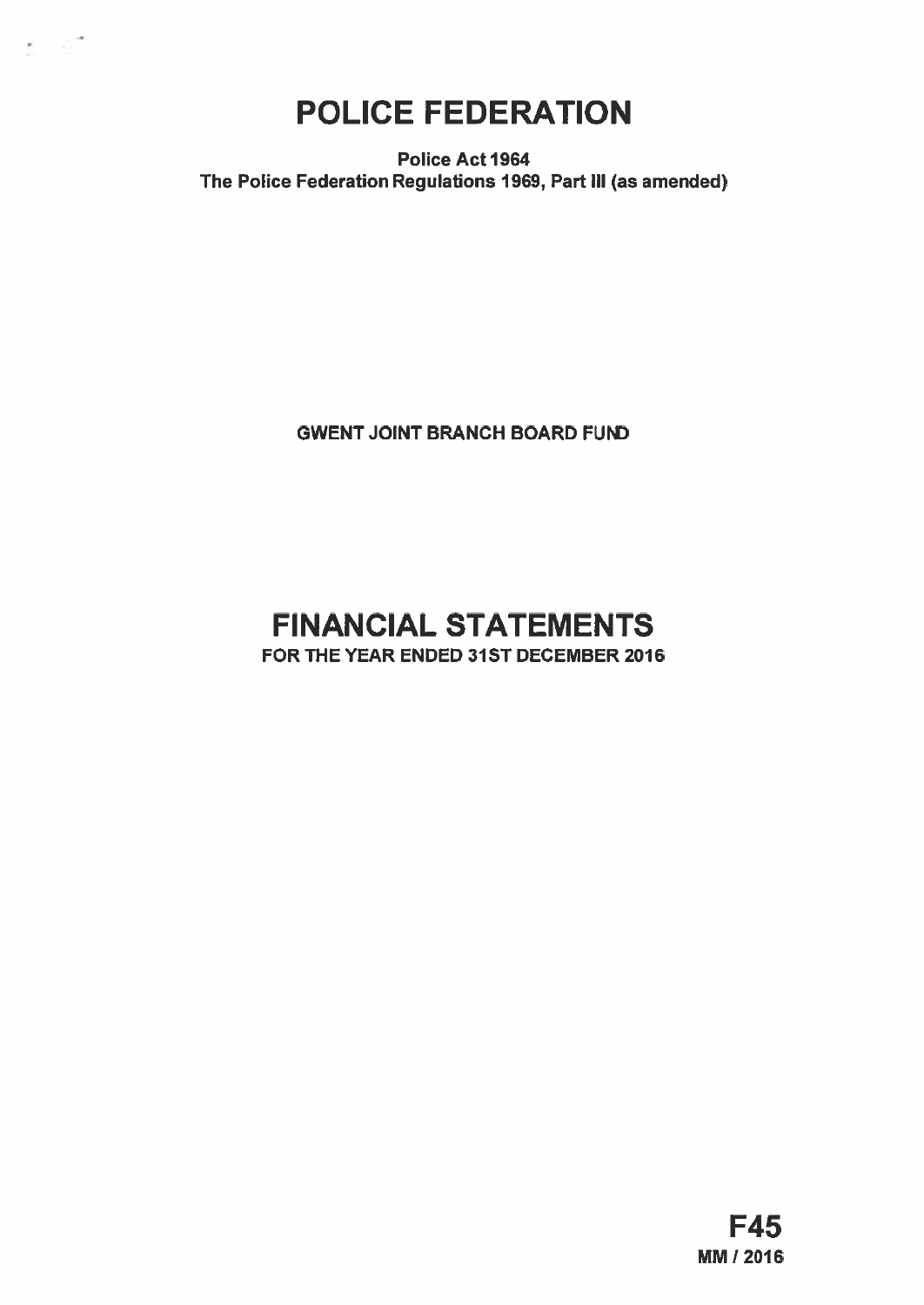# GWENT JOINT BRANCH BOARD FUND

# YEAR ENDED 31ST DECEMBER 2016

| <b>CHAIRMAN</b>  | T Wilcox (Appointed 1 February 2016)<br>J Mapps (Resigned 1 February 2016)<br><b>Federation Office</b><br>9 The Highway<br>New Inn<br>Pontypool<br>Torfaen<br>NP4 0PW |
|------------------|-----------------------------------------------------------------------------------------------------------------------------------------------------------------------|
| <b>SECRETARY</b> | V Day<br><b>Federation Office</b><br>9 The Highway<br>New Inn<br>Pontypool<br>Torfaen<br>NP4 0PW                                                                      |
| <b>TREASURER</b> | T Wilcox (Appointed 1 February 2016)<br>J Mapps (Resigned 1 February 2016)<br><b>Federation Office</b><br>9 The Highway<br>New Inn<br>Pontypool<br>Torfaen<br>NP4 OPW |
| <b>AUDITORS</b>  | George Hay & Company<br><b>Chartered Accountants &amp;</b><br><b>Statutory Auditors</b><br>83 Cambridge Street<br>Pimlico<br>London<br>SW1V <sub>4PS</sub>            |
| <b>TRUSTEES</b>  | N Ryan<br><b>Federation Office</b><br>9 The Highway<br>New Inn<br>Pontypool<br>Torfaen<br>NP4 OPW                                                                     |
|                  | M Henry<br><b>Federation Office</b><br>9 The Highway<br>New Inn<br>Pontypool<br>Torfaen<br>NP4 0PW                                                                    |
|                  | A Williams<br><b>Federation Office</b><br>9 The Highway<br>New Inn<br>Pontypool<br>Torfaen<br>NP4 OPW                                                                 |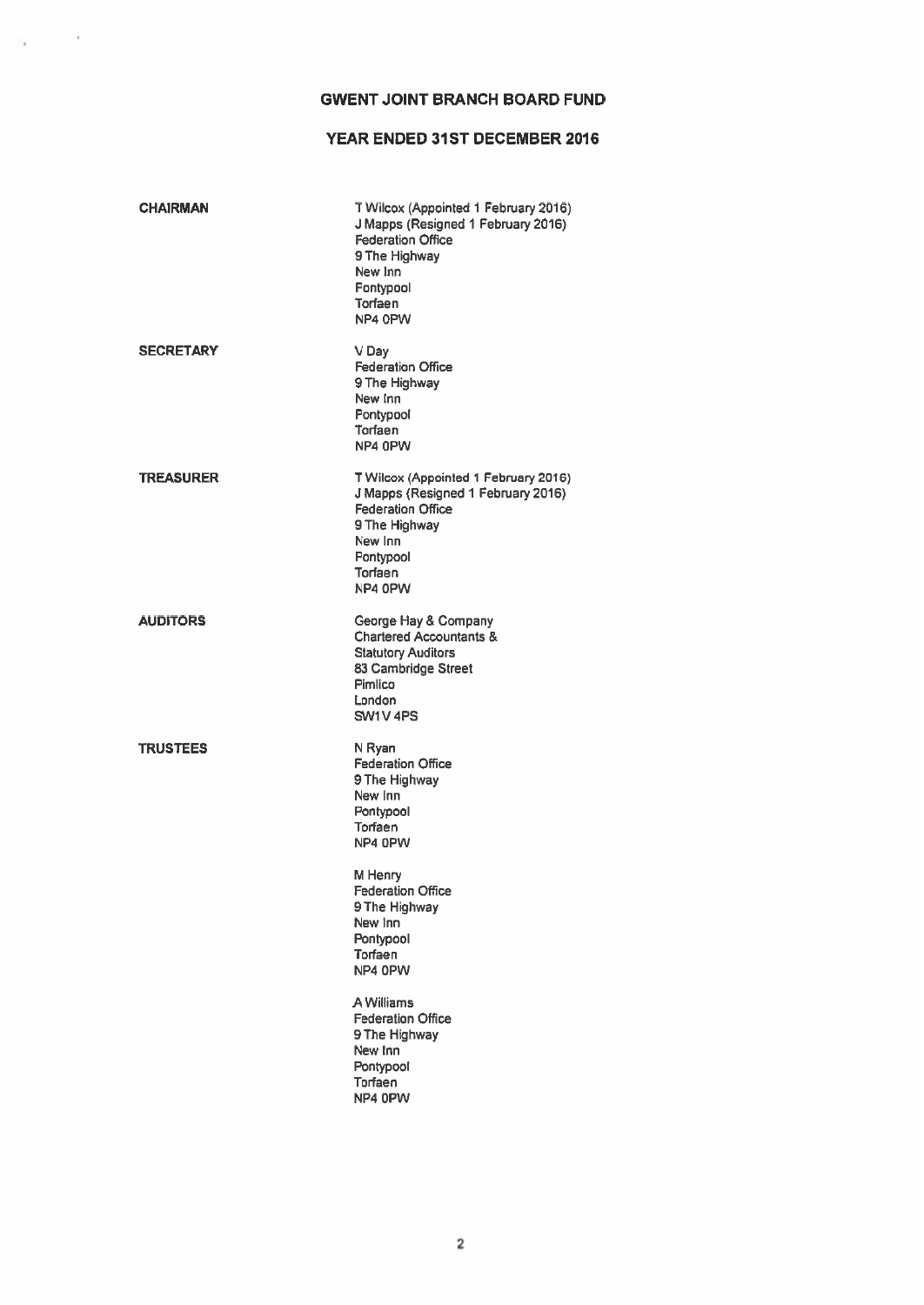## INDEPENDENT AUDITORS REPORT TO THE MEMBERS OF GWENT JOINT BRANCH BOARD FUND

We have audited the Financial Statements of the Gwent Joint Branch Board Fund for the year ended 31st December 2016, which comprise the Statement of Income and Retained Earnings. Statement of Financial Position, and Notes to the Financial Statements. The Financial Statements have been prepare<sup>d</sup> under the requirements of the Police Federation Regulations and Fund Rules and adopting the measurement principles of FRS 102. 'The Financial Reporting Standard applicable in the UK and Republic of Ireland'.

This repor<sup>t</sup> is made solely to the Fund's members, as <sup>a</sup> body. Our audit work has been undertaken so that we might state to the Fund's members those matters we are required to state to them in an auditor's repor<sup>t</sup> and for no other purpose To the fullest extent permitted by law, we do not accep<sup>t</sup> or assume responsibility to anyone other than the Fund and the Fund's members as <sup>a</sup> body. for our audit work, for this report, or for the opinions we have formed.

#### Respective Responsibilities of the Management Committee and Auditors

As explained more fully in the Statement of Management Committee's Responsibilities set out in the notes to the Financial Statements the managemen<sup>t</sup> committee are responsible for the preparation of the Financial Statements and for being satisfied that they fairly reflect the state of the Fund's affairs as at 31st December 2015 and of its results for the year then ended.

Our responsibility is to audit and express an opinion on the Financial Statements in accordance with applicable law and International Standards on Auditing (UK and Ireland). Those standards require us to comply with the Auditing Practices Board's Ethical Standards for Auditors.

#### Scope of the audit of the Financial Statements

An audit involves obtaining evidence about the amounts and disclosures in the Financial Statements sufficient to <sup>g</sup>ive reasonable assurance that the Financial Statements are free from material misstatement, whether caused by fraud or error. This includes an assessment of: whether the accounting policies are appropriate to the Fund's circumstances and have been consistently applied and adequately disclosed; the reasonableness of significant accounting estimates made by the managemen<sup>t</sup> committee; and the overall presentation of the Financial **Statements** 

#### Opinion on Financial Statements

In our opinion the Financial Statements:

- fairly reflect the state of the Fund's affairs as at 31st December <sup>2016</sup> and of its results for the year then ended;
- have been properly prepared in accordance with the measurement principles of United Kingdom Generally Accepted Accounting Practice; and
- have been prepared in accordance with the Police Federation Regulations and Fund Rules.

#### **Other Matters**

The Financial Statements for the year ended 31st December 2016 includes all funds raised for the purpose of the Joint Branch Board Fund in accordance with Regulation <sup>2</sup> Police Federation (Amendment) Regulations 2015.

 $Signed: Gecge Hc$ 

George Hay & Company Chartered Accountants & Statutory Auditors 63 Cambridge Street Pimlico / London Dated: ,<sup>2</sup> 7.j.2!7 SW1V4PS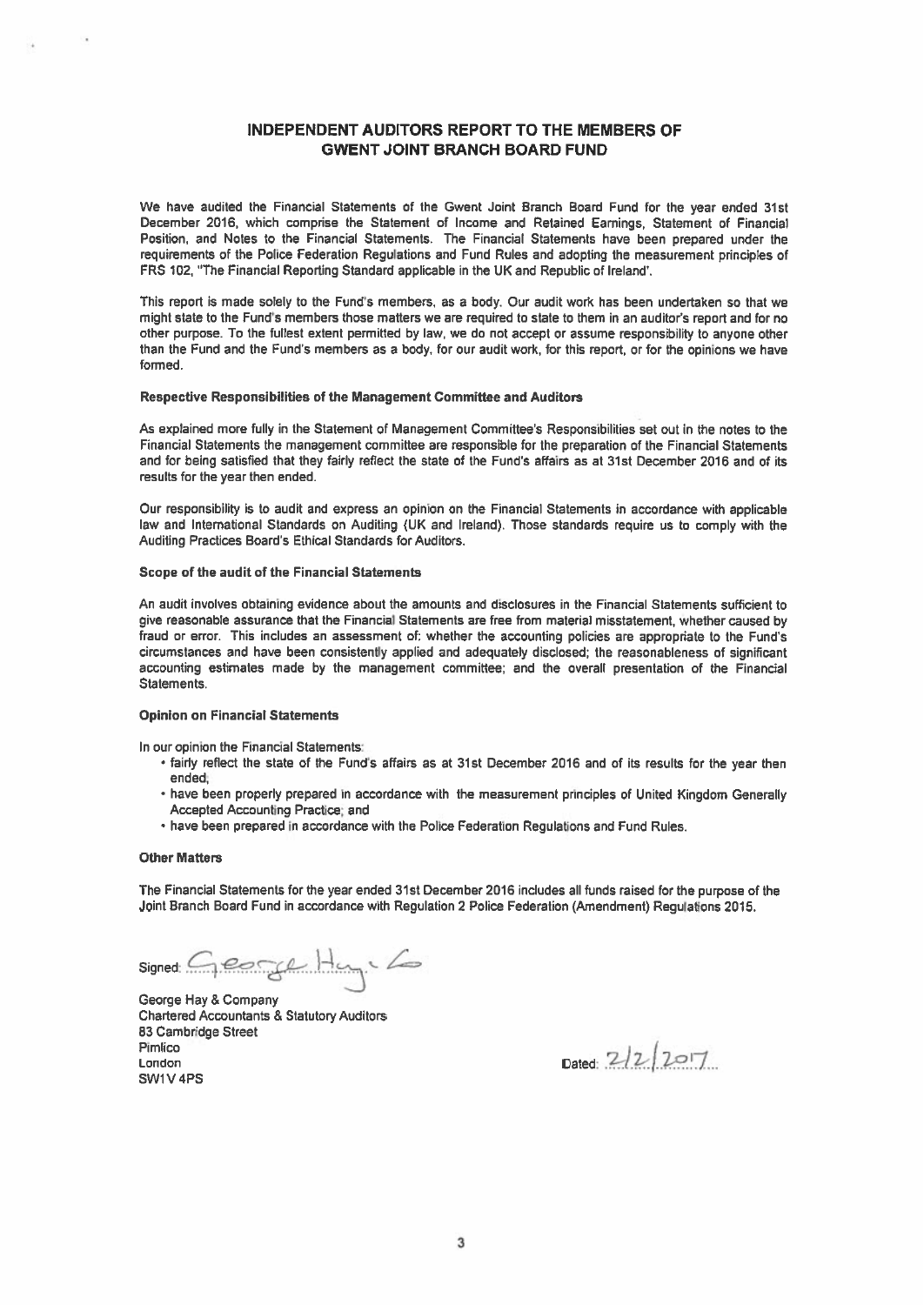# GWENT JOINT BRANCH BOARD FUND

# STATEMENT OF INCOME AND RETAINED EARNINGS FOR THE YEAR ENDED 31ST DECEMBER 2016

|                                                                                                              | 2016      | 2015      |
|--------------------------------------------------------------------------------------------------------------|-----------|-----------|
| <b>INCOME</b>                                                                                                | £         | £         |
| <b>Weekly Subscriptions</b>                                                                                  |           |           |
| Constables                                                                                                   | 219,841   | 241.201   |
| Sergeants                                                                                                    | 44,131    | 47,648    |
| Inspectors                                                                                                   | 16,487    | 17,006    |
|                                                                                                              | 280,459   | 305,855   |
| Less: Payable to Joint Central Committee 70%                                                                 |           |           |
| <b>Constables</b>                                                                                            | 153,889   | 42,802    |
| <b>Sergeants</b>                                                                                             | 30.891    | 9,018     |
| Inspectors                                                                                                   | 11,541    | 3.399     |
| <b>Joint Central Committee</b>                                                                               | $\bullet$ | 158,879   |
|                                                                                                              | 196,321   | 214,098   |
| <b>TOTAL INCOME</b>                                                                                          | 84,138    | 91,757    |
| Less: ADMINISTRATIVE EXPENSES (Note 1)                                                                       | 107,726   | 114,418   |
| (DEFICIT) OF SUBSCRIPTION INCOME<br><b>OVER EXPENDITURE</b>                                                  | (23, 588) | (22, 661) |
| Add: Other Income - (Note 1.1)                                                                               | 19,040    |           |
| To include all income as specified in Regulation 2c in the<br>Police Federation (Amendments) Regulation 2015 |           | 17,850    |
| (DEFICIT) FOR THE YEAR                                                                                       | (4, 548)  | (4, 811)  |
| <b>BEFORE GAINS / (LOSSES)</b>                                                                               |           |           |
| Gains / (Losses) - (Note 1.2)                                                                                |           |           |
| (DEFICIT) FOR THE YEAR                                                                                       | (4, 548)  | (4, 811)  |
| <b>RETAINED EARNINGS BROUGHT FORWARD</b>                                                                     | 256,968   | 261,779   |
| <b>RETAINED EARNINGS CARRIED FORWARD</b>                                                                     | 252,420   | 256,968   |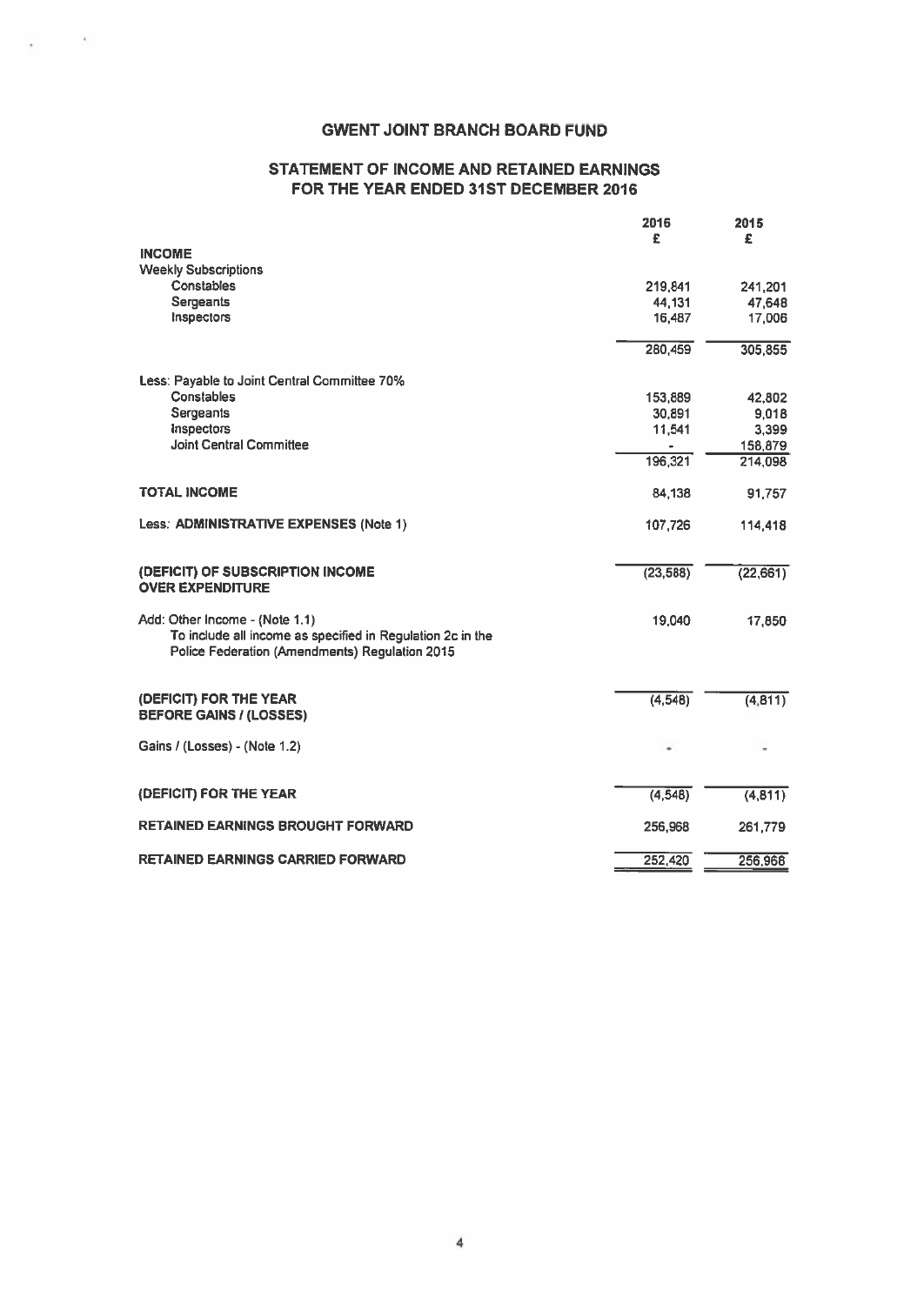# STATEMENT OF FINANCIAL POSITION AS AT 31ST DECEMBER 2016

| <b>GWENT JOINT BRANCH BOARD FUND</b>                           |                  |                               |                   |                   |
|----------------------------------------------------------------|------------------|-------------------------------|-------------------|-------------------|
|                                                                |                  |                               |                   |                   |
| STATEMENT OF FINANCIAL POSITION AS AT 31ST DECEMBER 2016       |                  |                               |                   |                   |
|                                                                |                  |                               |                   |                   |
|                                                                | 2016             | <b>Accumulated</b>            | 2016              | 2015              |
|                                                                | Cost             | Depreciation/<br>Revaluation/ | <b>Net Book</b>   | <b>Net Book</b>   |
|                                                                | Ē                | <b>Impairment</b><br>£        | <b>Value</b><br>£ | <b>Value</b><br>£ |
| <b>TANGIBLE FIXED ASSETS</b>                                   |                  |                               |                   |                   |
| <b>Freehold Property</b>                                       | 126,736          |                               | 126,736           | 126,736           |
| <b>Furniture and Fittings</b><br><b>Computer Equipment</b>     | 19,370<br>26,794 | 16,298<br>25,182              | 3,072<br>1,612    | 3,614<br>2,686    |
| <b>Mechanical and Electronical Equipment</b>                   | 26,424           | 26,044                        | 380               | 507               |
|                                                                | 199,324          | 67,524                        | 131,800           | 133,543           |
|                                                                |                  |                               |                   |                   |
| <b>CURRENT ASSETS</b>                                          |                  |                               |                   |                   |
| Contributions due from Joint Central Committee (Note 4)        |                  |                               |                   |                   |
| <b>Subscriptions Due</b><br><b>Debtors</b>                     |                  |                               | 4.413             | 24,078<br>22,697  |
| Cash at Bank and in Hand                                       |                  |                               | 220,774           | 181,829           |
|                                                                |                  |                               |                   |                   |
|                                                                |                  |                               | 225,187           | 228,604           |
| <b>CURRENT LIABILITIES</b>                                     |                  |                               |                   |                   |
| Contributions due to Joint Central Committee (Note 4)          |                  |                               | 16,078            | 16,643            |
| <b>Corporation Tax</b><br><b>Sundry Accrued Expenses</b>       |                  |                               | 689<br>87,800     | 109<br>88,427     |
|                                                                |                  |                               |                   |                   |
|                                                                |                  |                               | 104,567           | 105,179           |
|                                                                |                  |                               |                   |                   |
| <b>NET CURRENT ASSETS / (LIABILITIES)</b>                      |                  |                               | 120,620           | 123,425           |
| <b>TOTAL ASSETS LESS CURRENT LIABILITIES</b>                   |                  |                               | 252,420           | 256,968           |
|                                                                |                  |                               |                   |                   |
| <b>CREDITORS: Amounts Falling Due After More Than One Year</b> |                  |                               |                   |                   |
|                                                                |                  |                               |                   |                   |
|                                                                |                  |                               |                   |                   |
| <b>NET ASSETS</b>                                              |                  |                               | 252,420           | 256,968           |
| <b>REPRESENTED BY</b>                                          |                  |                               |                   |                   |
| <b>Retained Earnings</b>                                       |                  |                               | 256,968           | 261,779           |
| (Deficit) for the year                                         |                  |                               | (4,548)           | (4, 811)          |
|                                                                |                  |                               | 252,420           | 256,968           |

We certify that we have fully mplied with the Regulation <sup>2</sup> Police Federation (Amendment) Regulations <sup>2015</sup> and disclosed in the F45 all funds of which we are <sup>a</sup> beneficiary. We understand that failure to comply with this Regulation could be deemed <sup>a</sup> criminal and/or Police Disciplinary matter.

These financial statements have been prepared using the measurement principles and provisions of FRS 102.

| Signed | <b>CHAIRMAN</b>  |
|--------|------------------|
| Signed | <b>SECRETARY</b> |
| Dated: |                  |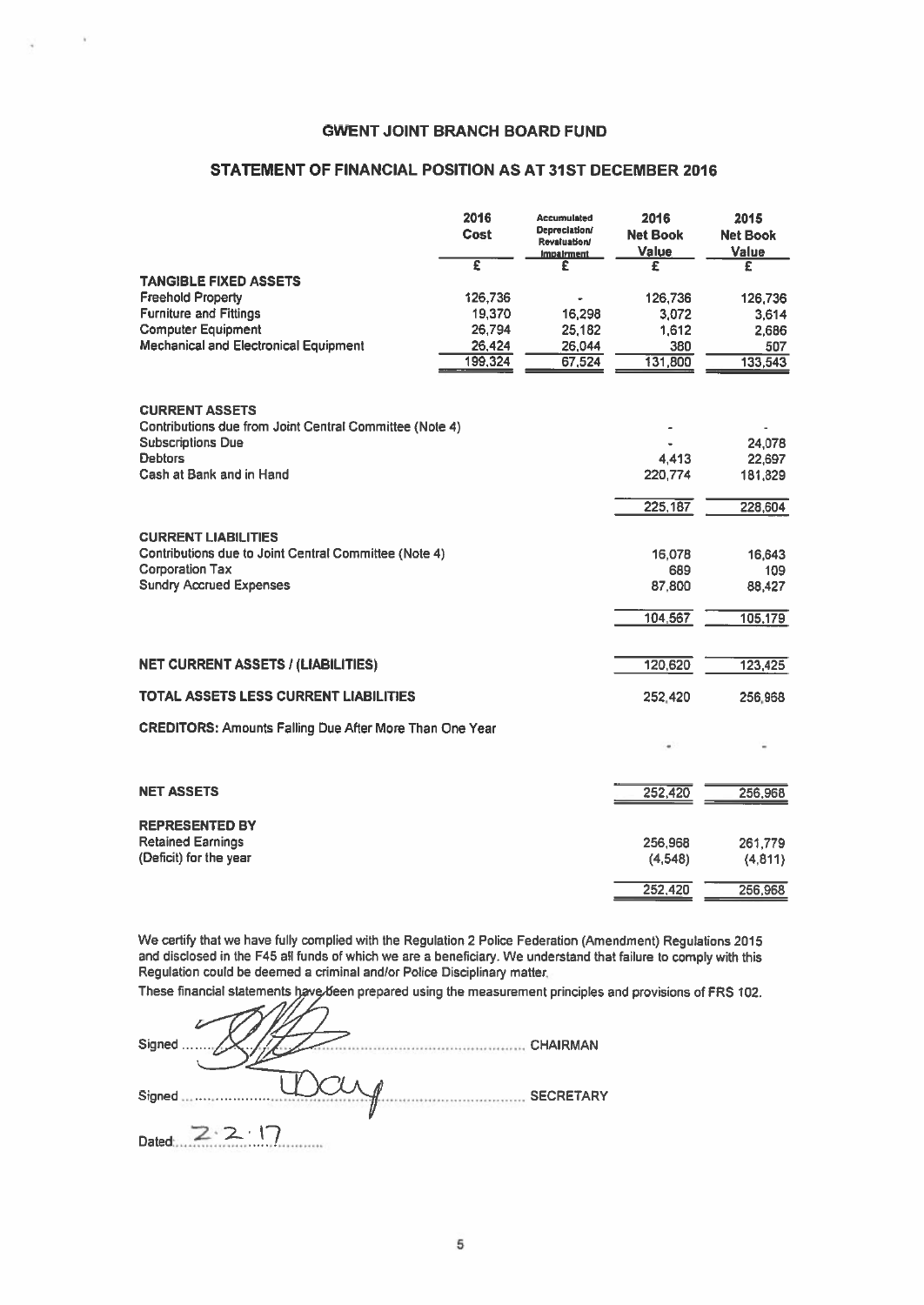# NOTES TO THE FINANCIAL STATEMENTS

## GWENT JOINT BRANCH BOARD FUND FOR THE YEAR ENDED 31ST DECEMBER 2016

|     |                                                        | 2016<br>£ | 2015<br>£ |
|-----|--------------------------------------------------------|-----------|-----------|
| 1.  | <b>ADMINISTRATIVE EXPENSES</b>                         |           |           |
|     | Additional Responsibility Payments (Honoraria)         | 3,750     | 3,750     |
|     | <b>Annual Conference</b>                               | 1,118     | 155       |
|     | <b>Audit and Accountancy Charges</b>                   | 4.664     | 3.956     |
|     | <b>Bank Charges</b>                                    | 76        | 28        |
|     | <b>Clerical Assistance and Social Security Costs</b>   | 34,480    | 32,508    |
|     | Communication                                          | 2.504     | 2,228     |
|     | <b>Computer Consumables</b>                            | 8,498     | 5,062     |
|     | <b>Corporation Tax</b>                                 | 689       | (371)     |
|     | Depreciation                                           | 1,743     | 1,700     |
|     | Donations                                              | 735       | 1,270     |
|     | Incidental Overnight Expenses                          | 280       | 466       |
|     | Insurance                                              | 1,084     | 1,361     |
|     | <b>Meeting Expenses</b>                                | 15,708    | 16,020    |
|     | <b>Official Publications</b>                           | 4,571     | 784       |
|     | Postage, Printing and Stationery                       | 2,116     | 263       |
|     | <b>Repairs and Maintenance</b>                         | 5,545     | 10.736    |
|     | <b>Sundry Expenses</b>                                 | 1,204     | 2,588     |
|     | <b>Travel and Subsistence</b>                          | 17,011    | 25.462    |
|     | Other Expenses:                                        |           |           |
|     | <b>Legal and Professional</b>                          | 711       | 1,512     |
|     | <b>Presentations and Gifts</b>                         | 989       | 3,005     |
|     | Training                                               | 250       | 1,935     |
|     |                                                        |           |           |
|     | TOTAL AS PER STATEMENT OF INCOME AND RETAINED EARNINGS | 107,726   | 114,418   |
|     |                                                        |           |           |
|     |                                                        | 2016      | 2015      |
|     |                                                        | £         | £         |
| 1.1 | <b>OTHER INCOME</b>                                    |           |           |
|     | <b>Bank Interest (Gross)</b>                           | 186       | 313       |
|     | Reimbursement of Administration Expenses               | 12,617    | 14.896    |
|     | Profits from Mailshots and Commissions                 | 4.437     | 2,091     |
|     | Advertising income                                     | 1,800     | 550       |
|     | TOTAL AS PER STATEMENT OF INCOME AND RETAINED EARNINGS | 19,040    | 17,850    |
|     |                                                        |           |           |
|     |                                                        | 2016      | 2015      |
|     |                                                        | £         | £         |
| 1.2 | <b>GAINS / (LOSSES)</b>                                |           |           |
|     | Gain / (Loss) on Investments                           |           |           |
|     | TOTAL AS PER STATEMENT OF INCOME AND RETAINED EARNINGS |           |           |
|     |                                                        |           |           |

 $\bar{r}$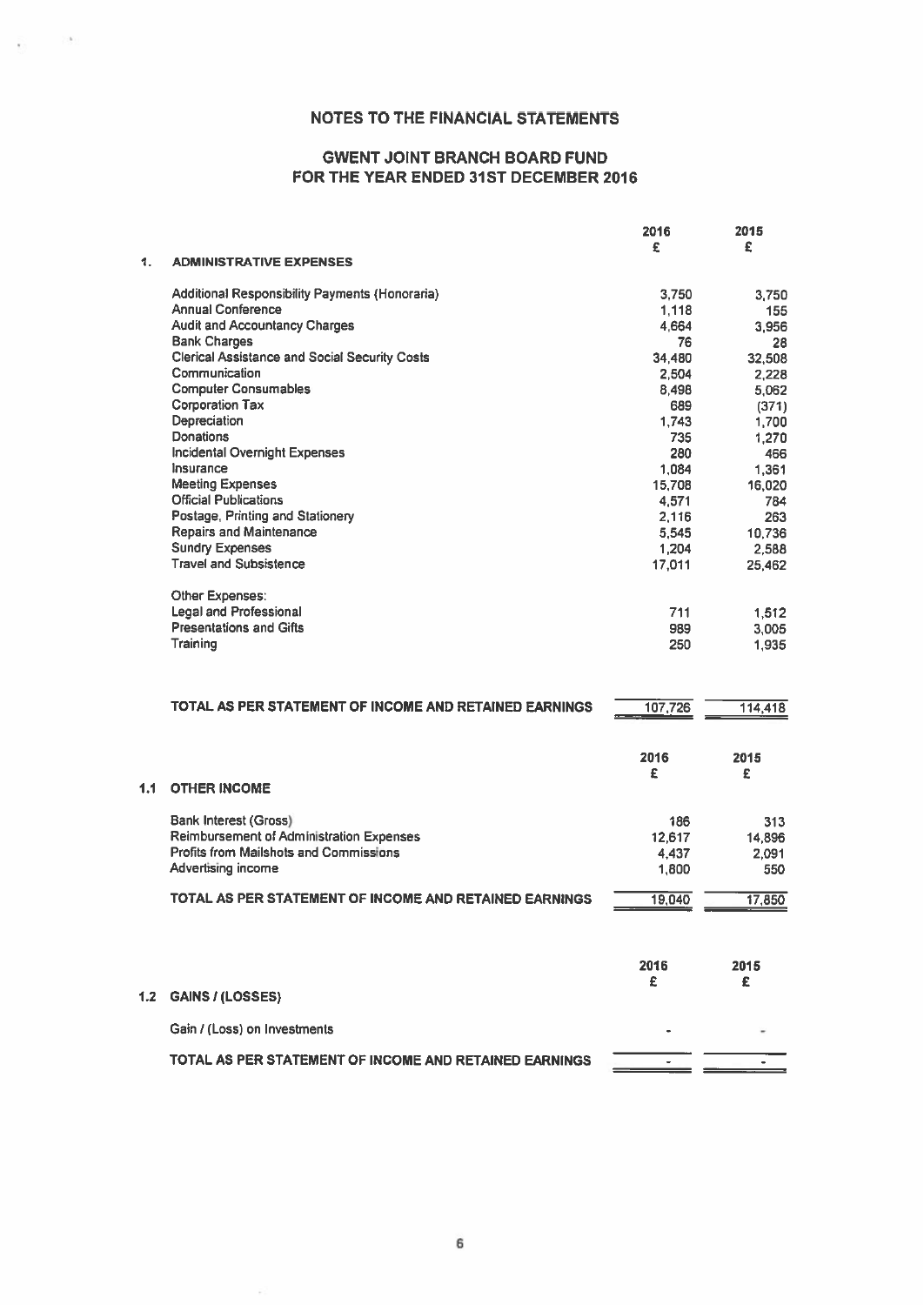### GWENT JOINT BRANCH BOARD FUND NOTES TO THE FINANCIAL STATEMENTS FOR THE YEAR ENDED 31ST DECEMBER 2016

### 2. ACCOUNTING POLICIES

#### A. Basis of Preparing the Financial Statements

The Financial Statements have been prepared under the requirements of the Police Federation Regulations and Fund Rules and adopting the measurement principles of Financial Reporting Standard 102 Section 1A, 'The Financial Reporting Standard applicable in the UK and Republic of Ireland' (FRS 102) applicable to small entities.

This is the first year in which the Financial Statements have been prepared in accordance with FRS 102 Section 1A- small entities. Refer to note <sup>6</sup> for an explanation of the transition.

The date of the transition is 1st January 2015. The transition to FRS 102 Section 1A has resulted in <sup>a</sup> small number of changes in the accounting policies to those used previously.

### B. Accounting Convention

The Financial Statements have been prepared under the historic cost convention.

### C. Income

Income is primarily derived from subscriptions collected from the Funds members.

Other income sources may include rental / investment income and income generated from providing member services.

### D. Expenditure

Expenditure is shown inclusive of Value Added Tax.

### E. Depreciation

Depreciation has been calculated at rates required to write off the relevant assets over their anticipated lives. The applicable annual rates are:

| Furniture and Fittings | -15% reducing balance basis |
|------------------------|-----------------------------|
| Computer Equipment     | $-25\%$ straight line basis |
| Other Assets           | -25% reducing balance basis |
| Freehold Property      | - Not depreciated           |
|                        |                             |

#### F. Taxation

Provision is made for Corporation Tax in respec<sup>t</sup> of the Fund's liability to taxation on investment income, capital gains and income derived from third party transactions.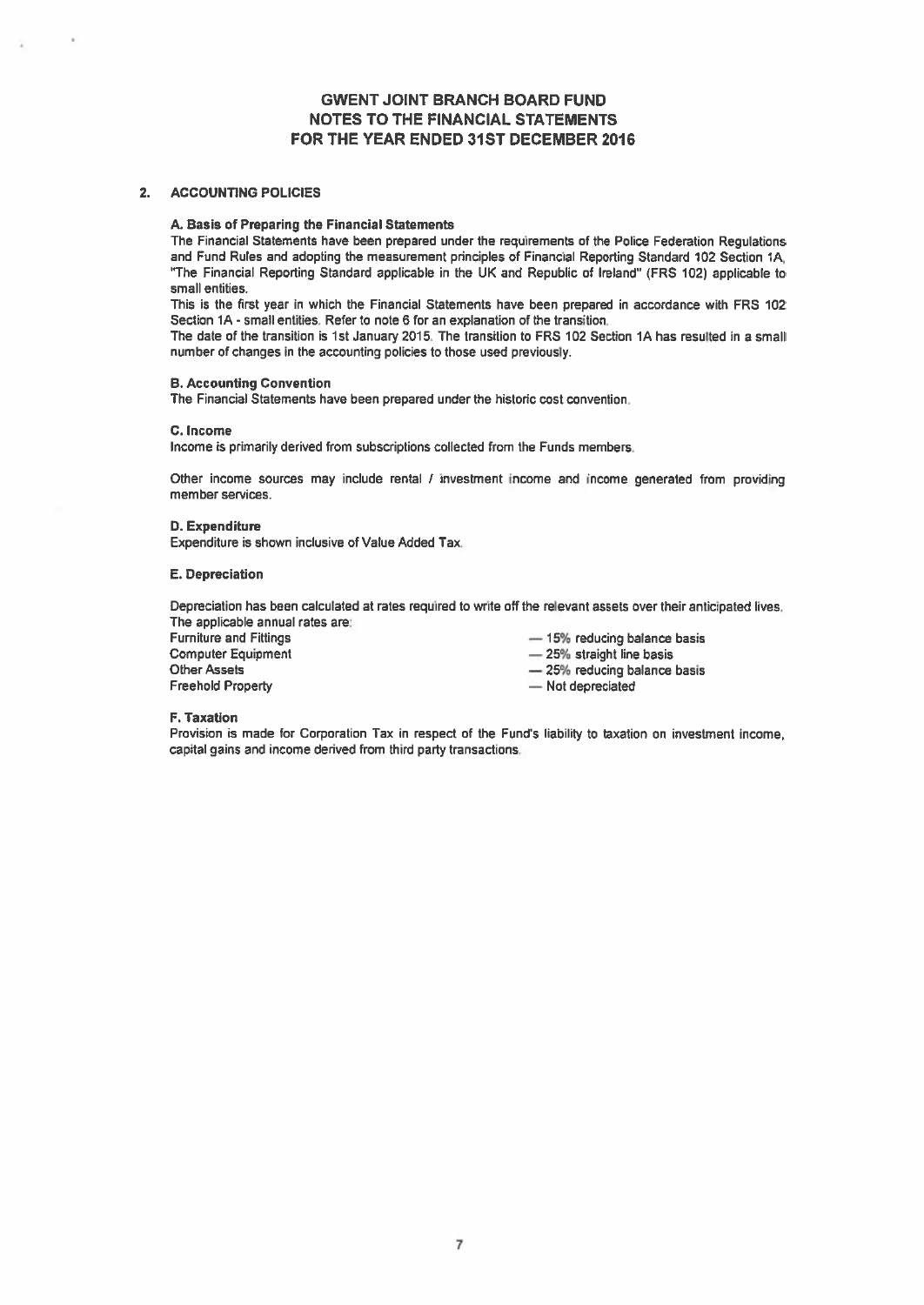# GWENT JOINT BRANCH BOARD FUND NOTES TO THE FINANCIAL STATEMENTS FOR THE YEAR ENDED 31ST DECEMBER 2016

### 3. STATEMENT OF MANAGEMENT COMMITTEE'S RESPONSIBILITIES

### 4a. CONTRIBUTIONS DUE TO! (FROM) CENTRAL COMMITTEES

| <b>GWENT JOINT BRANCH BOARD FUND</b><br><b>NOTES TO THE FINANCIAL STATEMENTS</b><br>FOR THE YEAR ENDED 31ST DECEMBER 2016                                                                                                                                                                                                                                                                                                                                                                                                                                                                                                                                                                                                                                                                                                                                                                                                                                                               |                                     |                                     |
|-----------------------------------------------------------------------------------------------------------------------------------------------------------------------------------------------------------------------------------------------------------------------------------------------------------------------------------------------------------------------------------------------------------------------------------------------------------------------------------------------------------------------------------------------------------------------------------------------------------------------------------------------------------------------------------------------------------------------------------------------------------------------------------------------------------------------------------------------------------------------------------------------------------------------------------------------------------------------------------------|-------------------------------------|-------------------------------------|
| STATEMENT OF MANAGEMENT COMMITTEE'S RESPONSIBILITIES<br>Regulation 18(2) of The Police Federation Regulations (as amended) requires the Committee, in relation to<br>Federation funds held by it, to keep accounts showing all monies received or paid out and to cause the<br>Financial Statements for each year to be audited by an independent auditor. In causing the Financial<br>Statements to be prepared, the Committee is required to:<br>. Select suitable accounting policies and apply them consistently.<br>· Make judgements and estimates that are reasonable and prudent.<br>. Ensure that the Financial Statements are prepared on the going concern basis unless it is appropriate<br>to presume otherwise.<br>The Committee is responsible for keeping adequate accounting records and also is responsible for safe-<br>guarding the assets of the Fund and hence for taking reasonable steps for the prevention and detection of<br>fraud and other irregularities. |                                     |                                     |
| <b>CONTRIBUTIONS DUE TO/ (FROM) CENTRAL COMMITTEES</b>                                                                                                                                                                                                                                                                                                                                                                                                                                                                                                                                                                                                                                                                                                                                                                                                                                                                                                                                  |                                     |                                     |
| Constables<br><b>Sergeants</b><br>Inspectors                                                                                                                                                                                                                                                                                                                                                                                                                                                                                                                                                                                                                                                                                                                                                                                                                                                                                                                                            | 2016<br>£                           | 2015<br>£<br>14,177<br>2.961<br>906 |
| CONTRIBUTIONS DUE TO/ (FROM) JOINT CENTRAL COMMITTEE                                                                                                                                                                                                                                                                                                                                                                                                                                                                                                                                                                                                                                                                                                                                                                                                                                                                                                                                    |                                     | 18,044                              |
| Joint Central Committee<br>Constables<br>Sergeants<br>Inspectors                                                                                                                                                                                                                                                                                                                                                                                                                                                                                                                                                                                                                                                                                                                                                                                                                                                                                                                        | 2016<br>£<br>12.785<br>2.583<br>710 | 2015<br>£<br>(1,401)                |

### 4b. CONTRIBUTIONS DUE TO/ (FROM) JOINT CENTRAL COMMITTEE

|                                | 2016   | 2015      |
|--------------------------------|--------|-----------|
|                                |        | £         |
| <b>Joint Central Committee</b> | ٠      | (1,401)   |
| Constables                     | 12,785 | $\bullet$ |
| <b>Sergeants</b>               | 2.583  | ×         |
| <b>Inspectors</b>              | 710    | ۰         |
|                                | 16,078 | (1,401)   |

### 5. CONTRIBUTING AND NON CONTRIBUTING MEMBERS AT 31ST DECEMBER 2016

|                   | 2016<br><b>No. of Contributing</b><br><b>Members</b> | 2015  | 2016<br><b>No. of Non Contributing</b><br><b>Members</b> | 2015                     | 2016<br>Others* | 2015 |
|-------------------|------------------------------------------------------|-------|----------------------------------------------------------|--------------------------|-----------------|------|
|                   |                                                      |       |                                                          |                          |                 |      |
| Cadets            | ۰                                                    | W.    | $\overline{a}$                                           | -                        |                 |      |
| Constables        | 929                                                  | 890   | 20                                                       | 20                       | 8               |      |
| Sergeants         | 171                                                  | 178   | 2                                                        | 2                        |                 |      |
| Inspectors/Chief  |                                                      | ۰     |                                                          |                          |                 |      |
| <b>Inspectors</b> | 61                                                   | 62    |                                                          | $\overline{\phantom{a}}$ |                 |      |
|                   | 1.161                                                | 1.130 | $\overline{22}$                                          | 22                       | я               |      |

\* This column refers to those members who are non contributors by virtue of receiving no pay, being on unpaid maternity leave or serving officers on career breaks. (JBB Circular 53/95 refers)